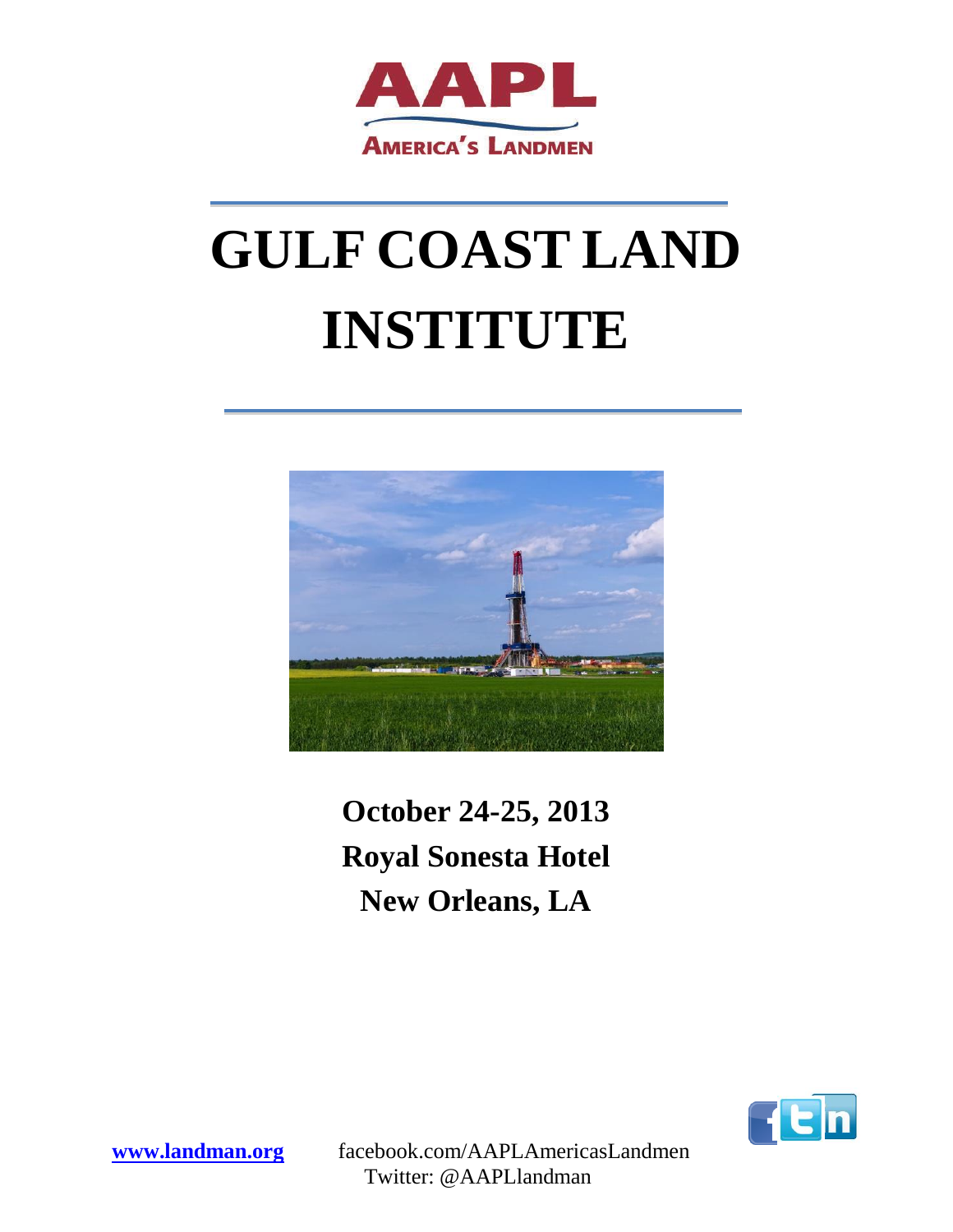

## **EVENT DETAILS**

**Event:** Gulf Coast Land Institute 2013

**Hotel:** Royal Sonesta Hotel, 300 Bourbon St., New Orleans, LA 70130

**Date/time of event here:**  $10/24/13$  (8 am - 5 pm) &  $10/25/13$  (8:00 am – 1:30 pm)

**Seminar cost: pre-registration:** \$275 for members, \$400 for non-members; after October  $10<sup>th</sup>$ , the price goes up \$50.

**Class Capacity:** 100

**Accreditation:** 11 CPL/RPL/RL credits, including 1 ethics credit.

#### **Institute Covers:**

- OCS Update
- Ethics
- Perfecting Security Rights for Oil & Gas Properties and Operations
- Unitization
- Submerged Land Act of 1953
- Due Diligence and the PSA
- Oil & Gas Lease Form
- Louisiana Legislative & Regulatory Update
- Independent Contractor Issues
- Legacy Lawsuits

#### **Institute Information**:

The day begins with on-site registration and breakfast at 8:00 a.m. and opening remarks begin at 8:30 am, adjourning at 5:00 p.m. on October 24th. This will be followed by a social hour from  $5:00 - 6:00$  pm for all. On October  $25<sup>th</sup>$ , continental breakfast starts at 8:00 am and adjourns at 1:30 p.m. Lunch WILL be provided both days.

### **Materials Provided**

- Seminar Guide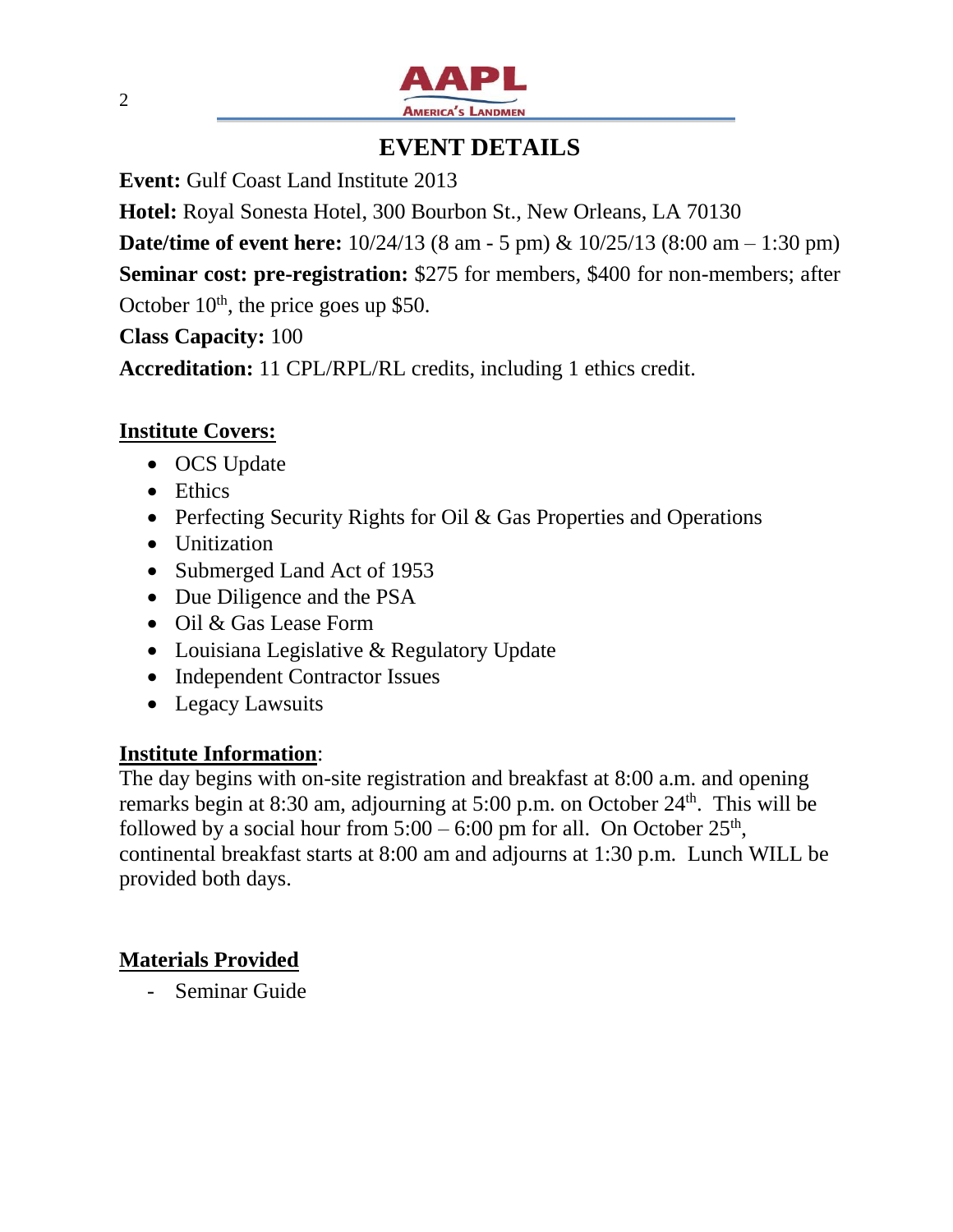

# **Course Agenda**

## **THURSDAY, OCTOBER 24, 2013**

| $7:45 - 8:20$ am:             | <b>Registration &amp; Continental Breakfast</b>                         |
|-------------------------------|-------------------------------------------------------------------------|
| $8:20 - 8:30$ am:             | <b>Opening Remarks</b>                                                  |
|                               | Greg Riedl, 2013 Gulf Coast Chair                                       |
| $8:30 - 9:30$ am:             | <b>OCS</b> Update                                                       |
|                               | Tony Marino - Slattery, Marino, and Roberts Law Firm                    |
| 9:30 - 10:30 am:              | Due Diligence and the PSA                                               |
|                               | Andy Adams – Geiger Laborde                                             |
| 10:30-10:45 am: Break         |                                                                         |
|                               | 10:45-11:45 am: Perfecting Security Rights for Oil & Gas Properties and |
|                               | <b>Operations</b>                                                       |
|                               | Peck Hayne & Marion Weinstock – Gordon, Arata Law Firm                  |
|                               | $11:45 - 1:30$ pm: AAPL/PLANO Luncheon – Ethics                         |
|                               | Jeff Goldman, Slattery, Marino, and Roberts Law Firm                    |
| $1:30 - 2:30$ pm: Unitization |                                                                         |
|                               | Jeffrey D. Lieberman – Liskow & Lewis                                   |
| $2:30 - 2:45$ pm:             | <b>Break</b>                                                            |
| $2:45 - 3:45$ pm:             | <b>Submerged Land Act of 1953</b>                                       |
|                               | Robert S. Thompson, III & Robert "Daubs" Thompson, IV -                 |
|                               | Greenberg Traurig, LLP                                                  |
|                               | $3:45 - 4:45$ pm: The Oil & Gas Lease Form                              |
|                               | Paul Taranto - StatOil                                                  |
| $5:00 - 6:00$ pm: Social Hour |                                                                         |

\*Note: Schedule subject to change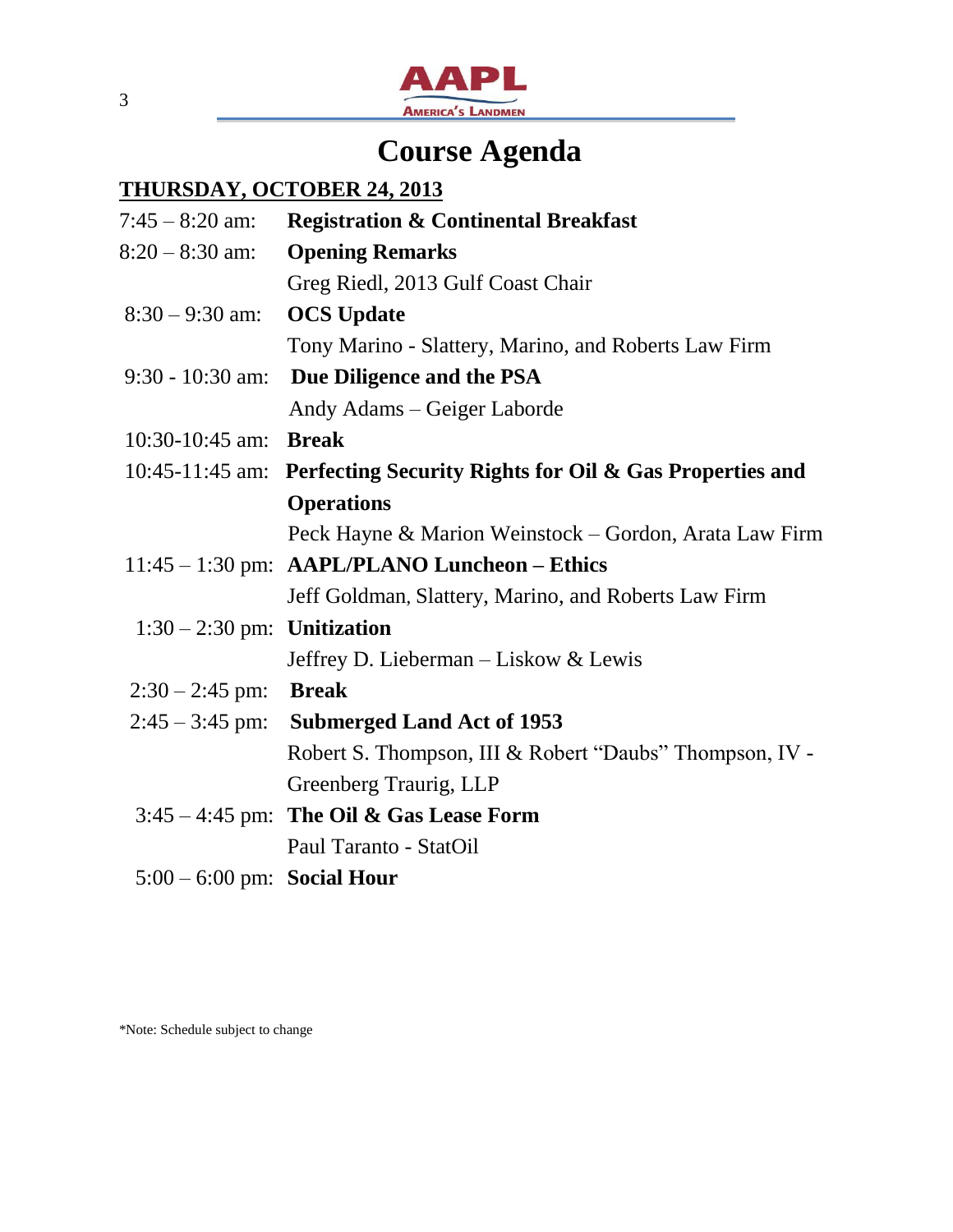

## **FRIDAY, OCTOBER 25, 2013**

| $7:45 - 8:30$ am:              | <b>Continental Breakfast</b>                   |
|--------------------------------|------------------------------------------------|
| $8:30 - 9:30$ am:              | <b>Legacy Lawsuits</b>                         |
|                                | Keith Hall – Director of Mineral Law Institute |
| $9:30 - 10:30$ am:             | Louisiana Legislative & Regulatory Update      |
|                                | Scott O'Connor – Gordon, Arata Law Firm        |
| 10:30-10:45 am: <b>Break</b>   |                                                |
|                                | 10:45–11:45 am: Independent Contractor Issues  |
|                                | Alan Morgan, Remora Oil Company                |
| 11:45-1:30 pm: <b>Luncheon</b> |                                                |
|                                | <b>TRA</b>                                     |

\*Note: Schedule subject to change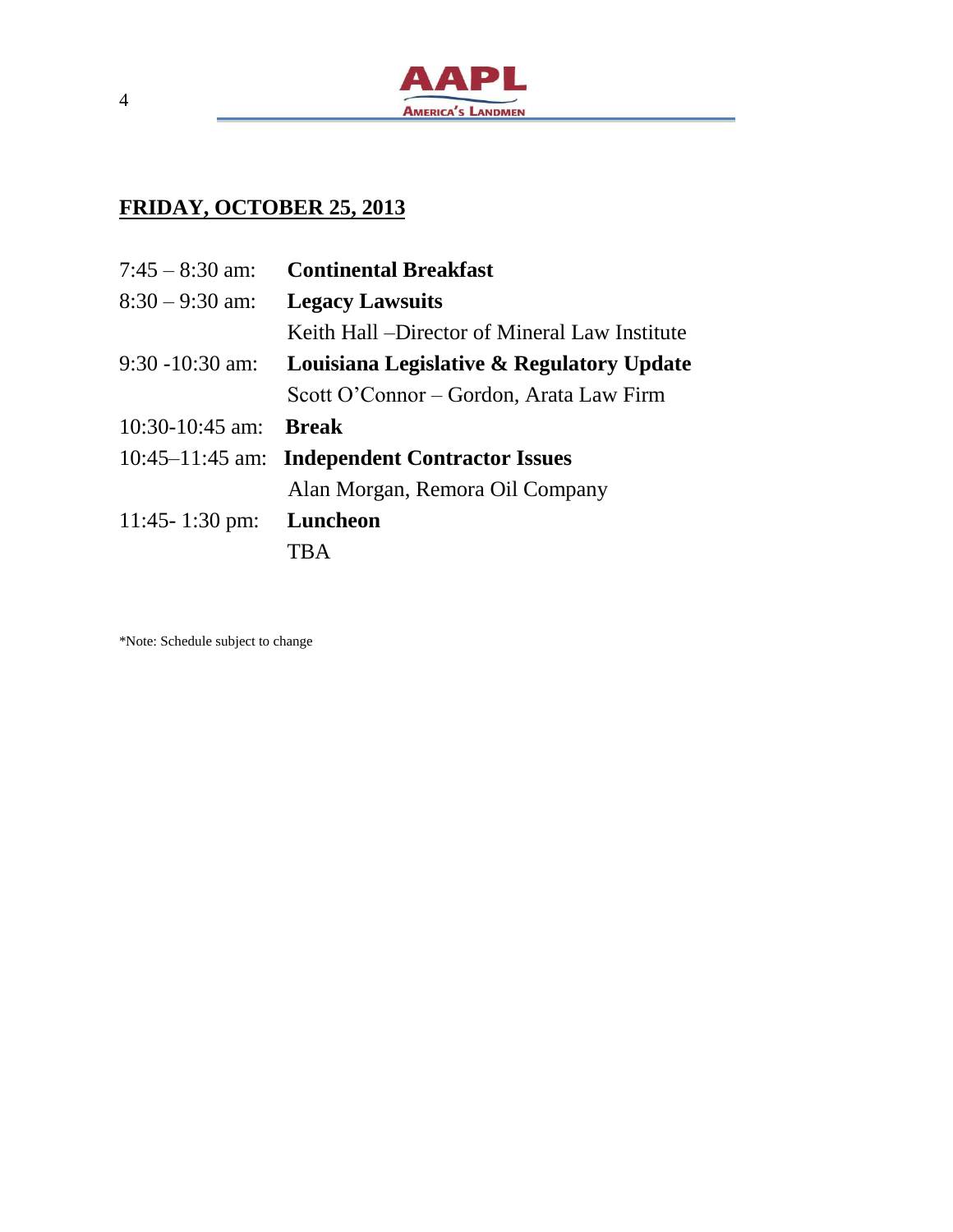

## **Tuition Assistance**

**Tuition Assistance:** The AAPL Education Foundation has established a new tuition assistance program that will pay the registration fee for any AAPL member who desires to attend an AAPL operated educational event but cannot do so due to financial limitations. To receive assistance, an AAPL member must submit a written request for assistance along with the event registration form. The request must indicate the reason that assistance is needed, the years of AAPL membership (*minimum two years*), and list all other programs for which tuition assistance was approved (*maximum of two events per year*). The names of registrants requesting financial assistance will remain confidential.

Tuition assistance is available for all AAPL operated education programs except the annual meeting. This includes all AAPL Institutes, Seminars, Workshops, and Oil & Gas Land Reviews (*CPL/RPL*) and exam. Assistance for these programs is limited to two per year. Assistance is also available for all AAPL on-line programs with no limit to the programs watched. Home study programs are eligible for a reduced rate of \$25 per courses with a limit of five courses per year.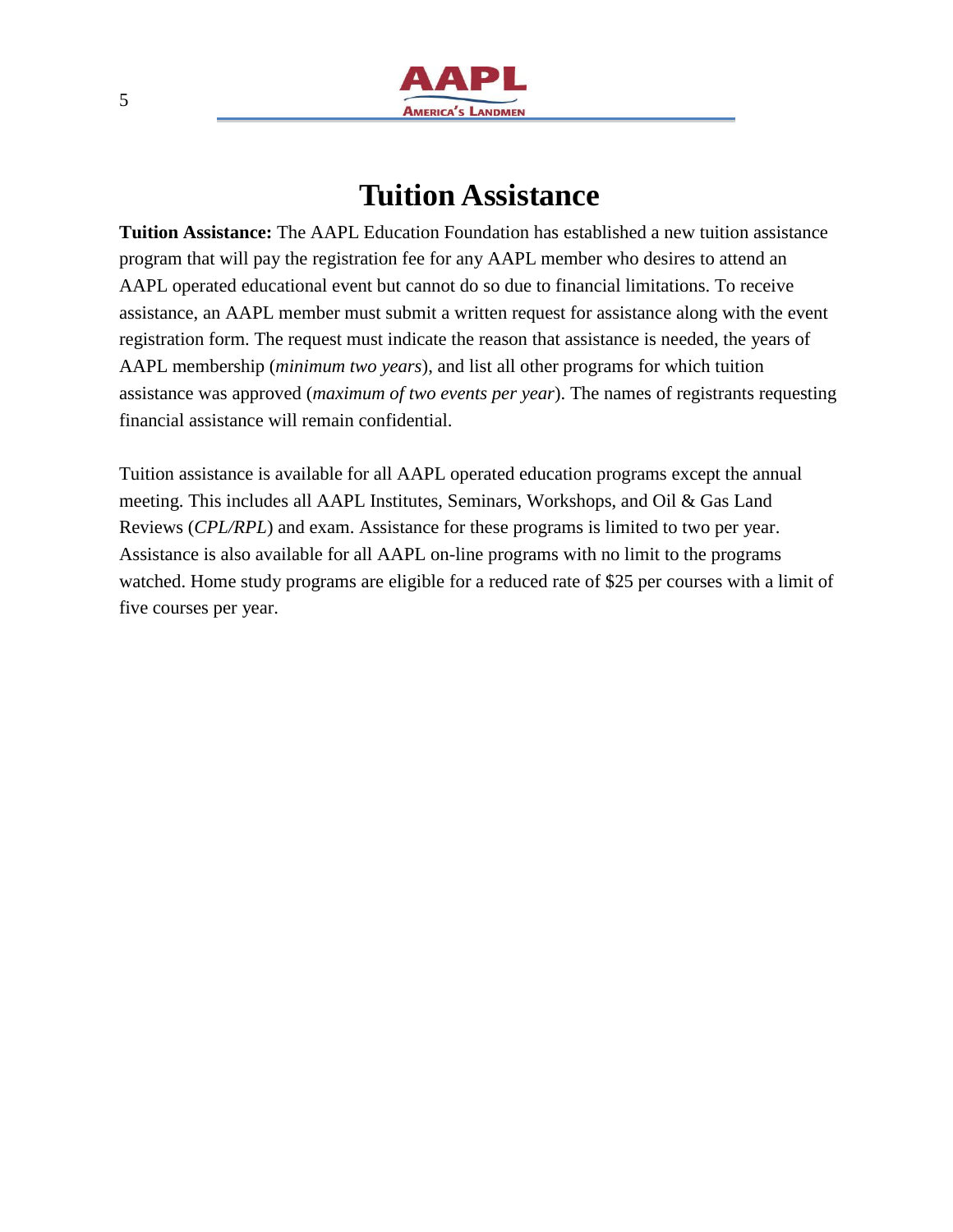

## **Transfers and Cancellations:**

All requests for transfers and cancellations must be made in writing and all must be made before **Thursday, October 10, 2013.**

Individuals may transfer their registration to another individual for this event at no additional charge. **Transfers to another AAPL event may be made for \$25 if made prior to October** 

**10, 2013.** After that date, no transfers will be accepted.

**Registrations may be cancelled for a refund, less a \$25 administration fee, if made prior to October 10, 2013.** After that date, no refunds will be granted. Registrants not entitled to a refund will receive a copy of the written materials.

AAPL retains cancellation rights. In the unlikely event of cancellation, AAPL will attempt to notify all pre-registrants.

THE DEADLINE FOR TRANSFERS AND CANCELLATIONS IS 5:00 p.m. on THURSDAY, OCTOBER 10, 2013.

**After October 10, 2013, the registration fees are \$325 for AAPL members and \$450 for non-members.**

## **AAPL Contact**

**Dondria Roozee Education Meeting Planner** Phone: 817-847-7700 Email: [droozee@landman.org](mailto:droozee@landman.org) Address: 4100 Fossil Creek Blvd Fort Worth, TX 76137